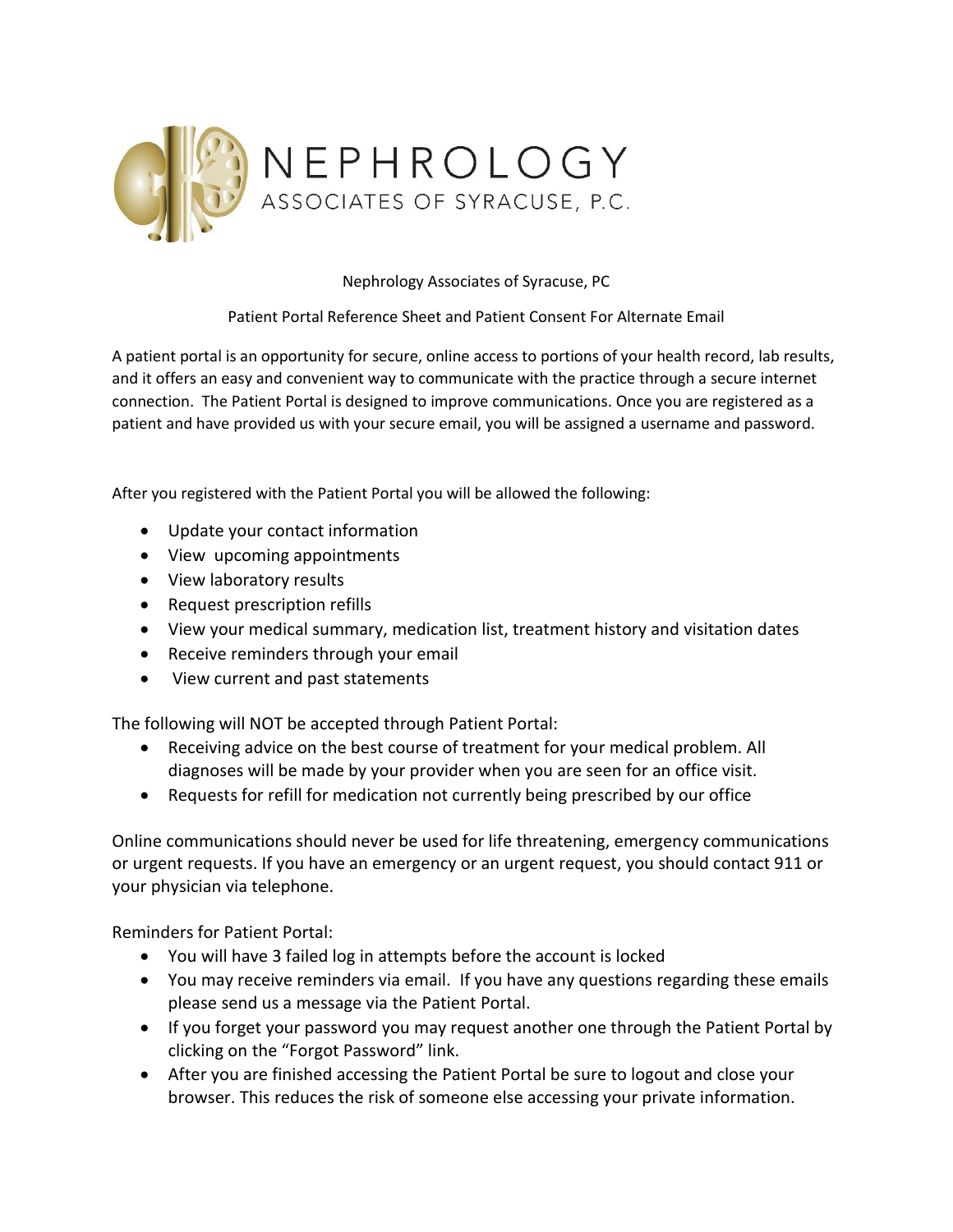- Avoid using a public computer to access the Patient Portal.
- Patient Portal is provided as a courtesy service for our patients. There is no service fee. However if the patient abuses or misuses the Patient Portal, we reserve the right to terminate the patient's account.
- Our hours of operation are 8:00 am 4:00 pm Monday-Friday. We encourage you to use the web site at any time; however messages are held for us until we return the next business day. Messages are typically handled within 2 business days. If your doctor is out of the office, your request may be held until your doctor returns to the office.
- We reserve the right to suspend or terminate the patient portal at any time and for any reason.

## How the Secure Patient Portal Works:

A secure web portal is a type of webpage that uses encryption to keep unauthorized persons from reading communications, information, or attachments. Secure messages and information can only be read by someone who knows the right password or pass-phrase to log in to the portal site. Because the connection channel between your computer and the website uses secure technology, you can read or view information on your computer, but it is still encrypted in transmission between the website and your computer.

## Patient Portal Authorization Form

Protecting Your Private Health Information and Risks:

This method of communication and viewing prevents unauthorized parties from being able to access or read messages while they are in transmission. No transmission system is perfect. We will do our best to maintain electronic security. However, keeping messages secure depends on two additional factors:

1) The secure message must reach the correct email address, and

2) Only the correct individual (or someone authorized by that individual) must be able to have access to the message.

Only you can make sure these two factors are present.

## **It is imperative that our practice has your correct e-mail address and that you inform us of any changes to your e-mail address.**

You also need to keep track of who has access to your email account so that only you, or someone you authorize, can see the messages you receive from us. You are responsible for protecting yourself from unauthorized individuals learning your password. If you think someone has learned your password, you should promptly go to the website and change it.